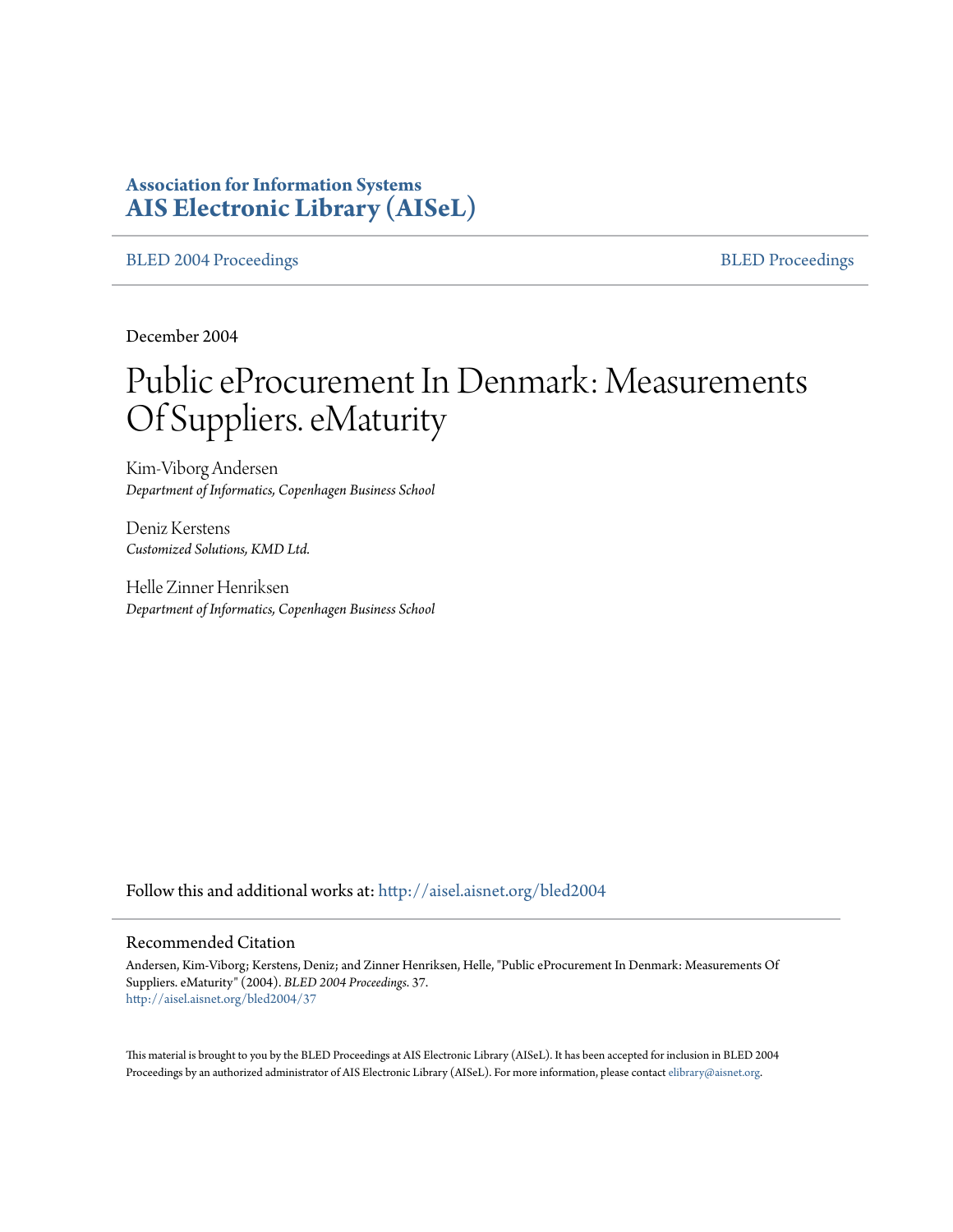# **17th Bled eCommerce Conference**

#### **eGlobal**

Bled, Slovenia, June 21 - 23, 2004

# **Public eProcurement In Denmark: Measurements Of Suppliers' eMaturity**

#### **Helle Zinner Henriksen**

Department of Informatics, Copenhagen Business School, Denmark hzh.inf@cbs.dk

#### **Deniz Oskan Kerstens**

Customised solutions, KMD Ltd., Denmark qdk@kmd.dk

#### **Kim Viborg Andersen**

Department of Informatics, Copenhagen Business School, Denmark andersen@cbs.dk

#### **Abstract**

*The paper introduces and evaluates a model for measuring the level of eCommerce maturity for suppliers to the public sector institutions in Denmark. The model comprises four distinct levels and seven parameters. These parameters are related to organizational and technological attributes relevant for eCommerce. Based on an empirical evaluation, it is found that the model is a useful tool for suppliers wanting to evaluate their level of eMaturity. Due to specific requirements from public sector customers it is argued that suppliers to the public sector have to possess a high level of eMaturity.* 

#### **1 Introduction**

Business transactions require involvement from customers and suppliers. This is the case whether the transaction takes place on-line or off-line or whether the transaction is businesses-to-business, businesses-to-consumers, or businesses-to-administration. At the beginning of the eCommerce era attention was mainly focused on business-to-business and business-to-consumer relations. Today attention has shifted and the possible commercial benefits resulting from eCommerce with the public sector is now also on the agenda (Andersen, 2004; Coulthard and Castleman, 2001). Regardless of whether eCommerce is performed in a private or a public context it is commonly assumed that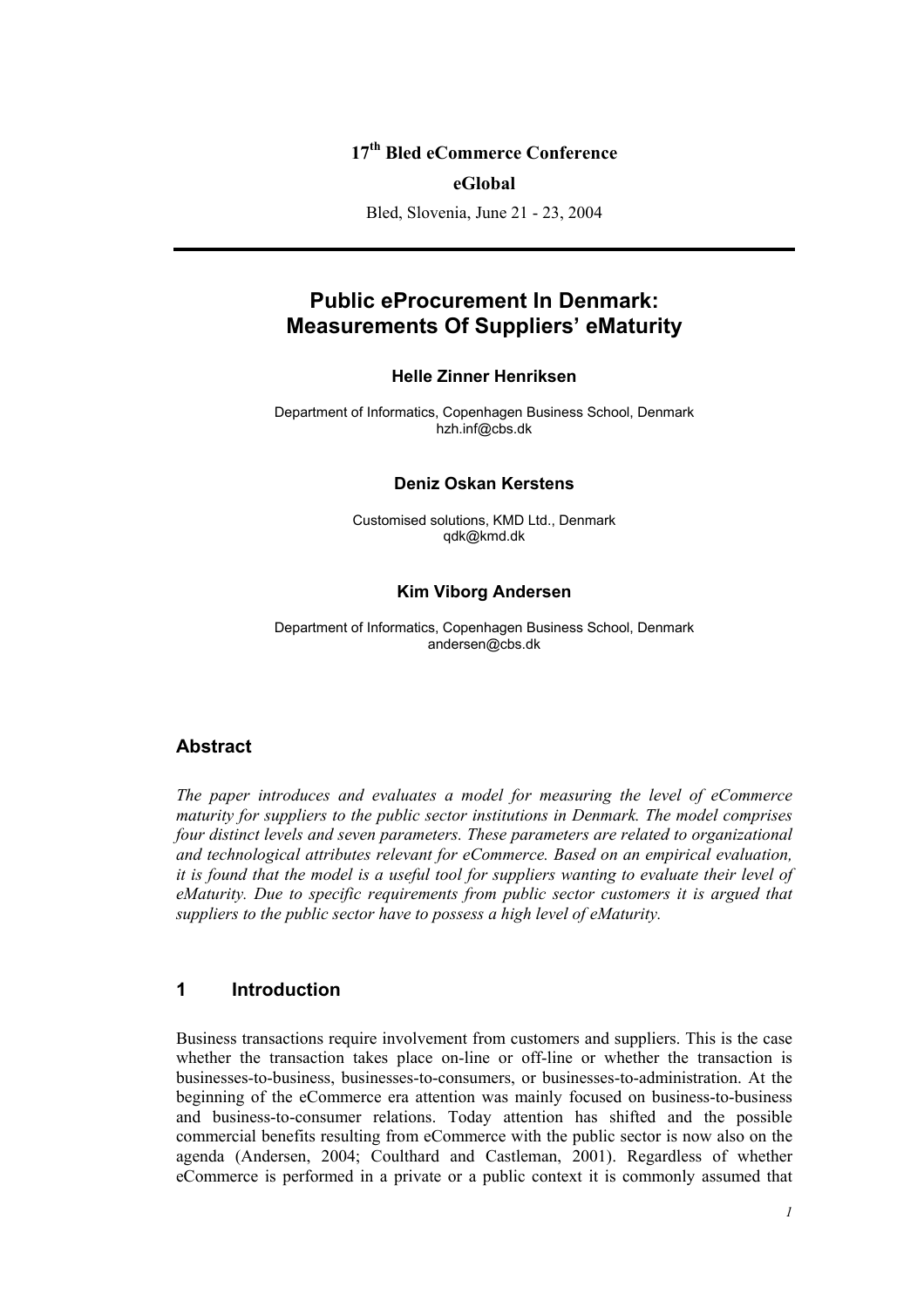eCommerce among other benefits can lead to shortening of transaction time, lowering of costs, increased transparency, improved sharing and maintenance of enterprise information, and an increased internal and external efficiency of the organization (Zwass, 2003; Zhang, 2000; Laudon and Laudon, 2002).

Recent studies have dealt with eProcurement in the public sector. In this study we will use the term eProcurement to refer to the use of electronic means in purchasing processes. These processes include seeking information about goods and services, ordering and paying of goods (Andersen, 2004).

Issues concerning the required architecture of eProcurement systems (Liao et al. 2003), the tendering process in eProcurement (Liao, et al., 2002), and the possible economic gains achieved from public procurement portals (Henriksen et al., 2004) have been studied. The common assumptions for these studies are that there exists a pool of suppliers willing to offer goods and services through eProcurement channels and also that there is a concurrent demand for goods and services in eProcurement channels among public sector institutions. In the Danish context there has been some reluctance to adopt eProcurement among the public sector institutions (Andersen & Juul, 2002; Henriksen et al., 2004). No studies known to the authors have done a thorough analysis of whether this reluctance to adopt eProcurement is caused by the classic problem of who is to embark the marketplace first: buyers or suppliers (Bakos, 1991).

A number of studies have focused on the adoption of eProcurement from the perspective of public sector institutions. In their study of adoption of eProcurement in Australia Coulthard and Castleman (2001) focused on the possible differences between adoption of eCommerce by businesses and public institutions. Their assumption was that public institutions pursue a wide variety of goals. These goals go beyond mere efficiency and streamlining of benefits. Andersen (2004) also focuses on the public sector as the potential adopter of eProcurement. The assumption sketched by Andersen is that eProcurement can be used as a means to the improvement of supporting and strategic operations. However, Andersen reaches similar conclusions as Coulthard and Castleman, namely that there are no unambiguous economic or strategic outcomes of eProcurement adoption.

Regardless of whether adoption is viewed from the buyer or the supplier perspective it is apparent from the last few decades of IS-research that organizations face a plethora of challenges when implementing IS-driven innovations such as eProcurement (Larsen, et al., 2002). In this study focus is on the suppliers to public sector institutions in Denmark. In recognition of the broad scope of issues suppliers face when considering including eProcurement in their business activities a model for assessing eMaturity was developed. The model is designed to embrace two aspects of eMaturity: the technological aspect and the organizational aspect. The objective of this paper is to outline the parameters of an eMaturity model and to present the outcome of a qualitative, empirical assessment of an eMaturity model. The objective of the empirical assessment is to illustrate how organizations perceive the relative importance of technological and organizational attributes related to eCommerce, and how they position themselves with respect to maturity. The empirical assessment of the model is based on semi-structured interviews with suppliers of goods to Danish municipalities.

The structure of the paper is as follows. In the next section the concept of maturity is discussed. Thereafter, the evaluation tool for eMaturity is presented. The section gives an overview of the parameters, which based on a literature review should be included to assess suppliers' eMaturity in a satisfactory manner. The following section presents the research method applied in the empirical study of eMaturity of suppliers of goods and services to Danish public sector institutions. After having outlined the research method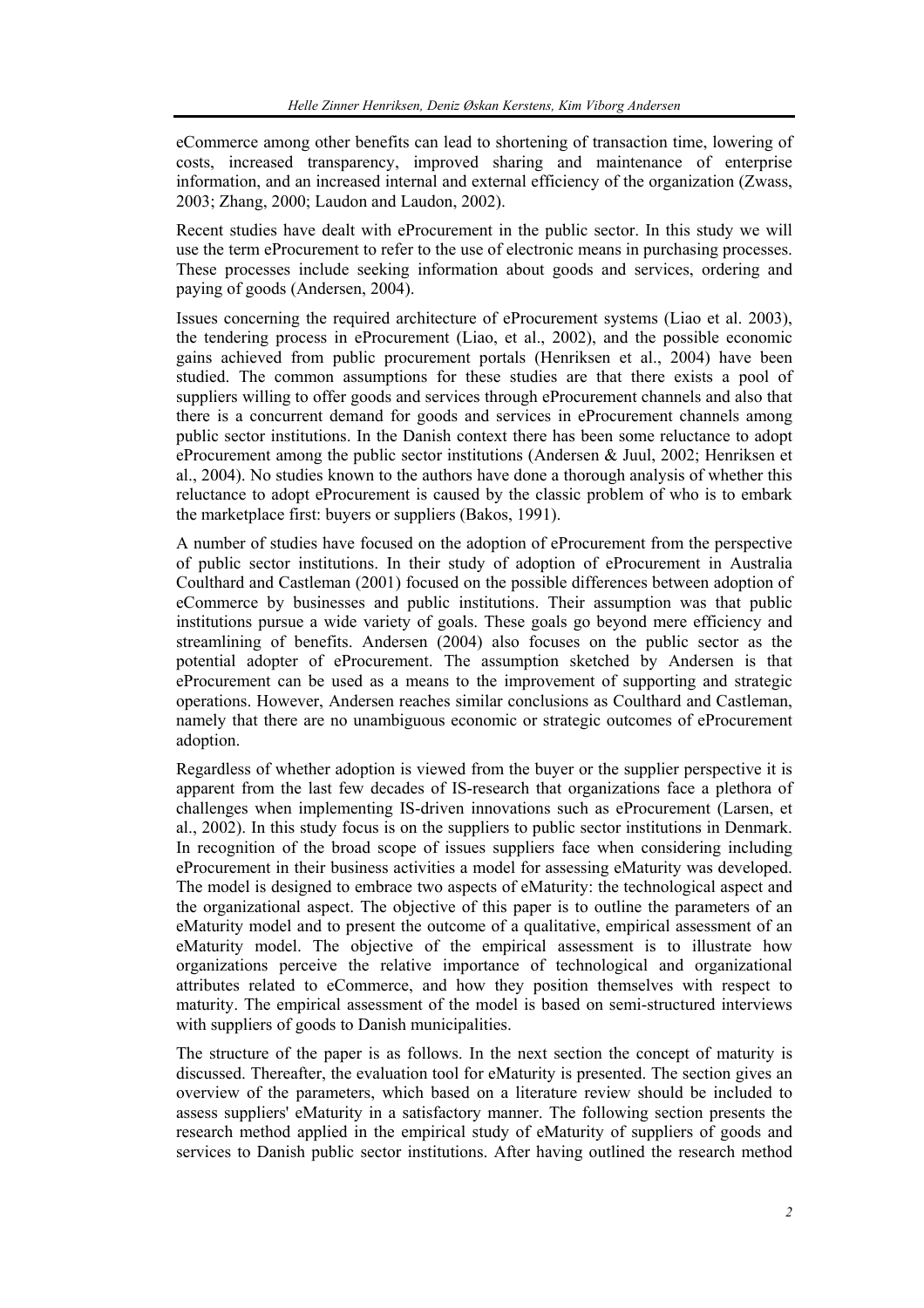data is presented. This leads to the final section, which discusses the result of the field study.

# **2 eMaturity**

The term "maturity" and the complementary pole "immaturity" is often used to characterize a state of a given level in a continuous process. The term is used relative to its object, e.g. "eCommerce is still in an immature state". This use of the term in relation to eCommerce creates an ontological vacuum since both the term and its object are somewhat fuzzy. The concept of eCommerce represents a plethora of aspects both related to organizational and technological issues as well as to business functions and supportive activities (see for example Zwass, 2003). Adding the notion of maturity or immaturity does not strengthen the ontology of the concept. Some qualitative and/ or quantitative measures determining what characterize different degrees of maturity are necessary.

A number of academic disciplines use the term maturity and develop maturity models as classification schemes. Before presenting a few of the often used classification schemes based on maturity models it should be acknowledged that not all researchers agree on the suitability of "evolutionistic" development models as a means for measuring IT capabilities in organizations (see for example King and Kraemer,1984).

In the field of software process improvement the Capability Maturity Model, a measure of maturity, is basically used to determine how structured the software development process is (Paulk et al., 1991). Within the field of business economics examples of explicit usage of the term maturity is found in the Product Life Cycle concept (Lancaster & Massingham, 1993; Robson, 1997).

In the IS-field the term maturity is also familiar for instance in the context of the "Stages of Growth model" (Galliers & Sutherland, 1991; Nolan & Gibson, 1974). The Stages of Growth model illustrates the organizational stage in a development process where the organizational usage of IT is measured. Galliers and Sutherland (1991) decomposed maturity into six stages, where each stage characterized the presence of some particular attributes of the organization. The strength of the Stages of Growth model is its focus on IT *and* organization. This overall typology of technology and organization is used as a point of departure in the further development of an eMaturity model where focus is on the organizational and technological capability and the readiness of suppliers to engage in eCommerce.

# **3 The eMaturity Evaluation Tool**

In the following the parameters of the tool for assessment of eMaturity of a supplier are presented. The parameters are primarily based upon Galliers's *Stages of Growth Model* (Galliers & Sutherland, 1991), which is a further development of the Nolan-model (Nolan & Gibson, 1974), and upon the *CIVO-VIDS variables* (Andersen et al., 2001; Andersen et al., 2000), which are also a further development of variables outlined by Massetti and Zmud (1996). The parameters have subsequently been adjusted specifically to assess eMaturity. Each of the seven parameters are divided into four levels of eMaturity. Each level represents a certain degree of maturity ranging from *immature* to *mature*  eCommerce commitment*.* Each of the seven parameters are described briefly in the following indicating the different degrees of radicallity of each parameter. Before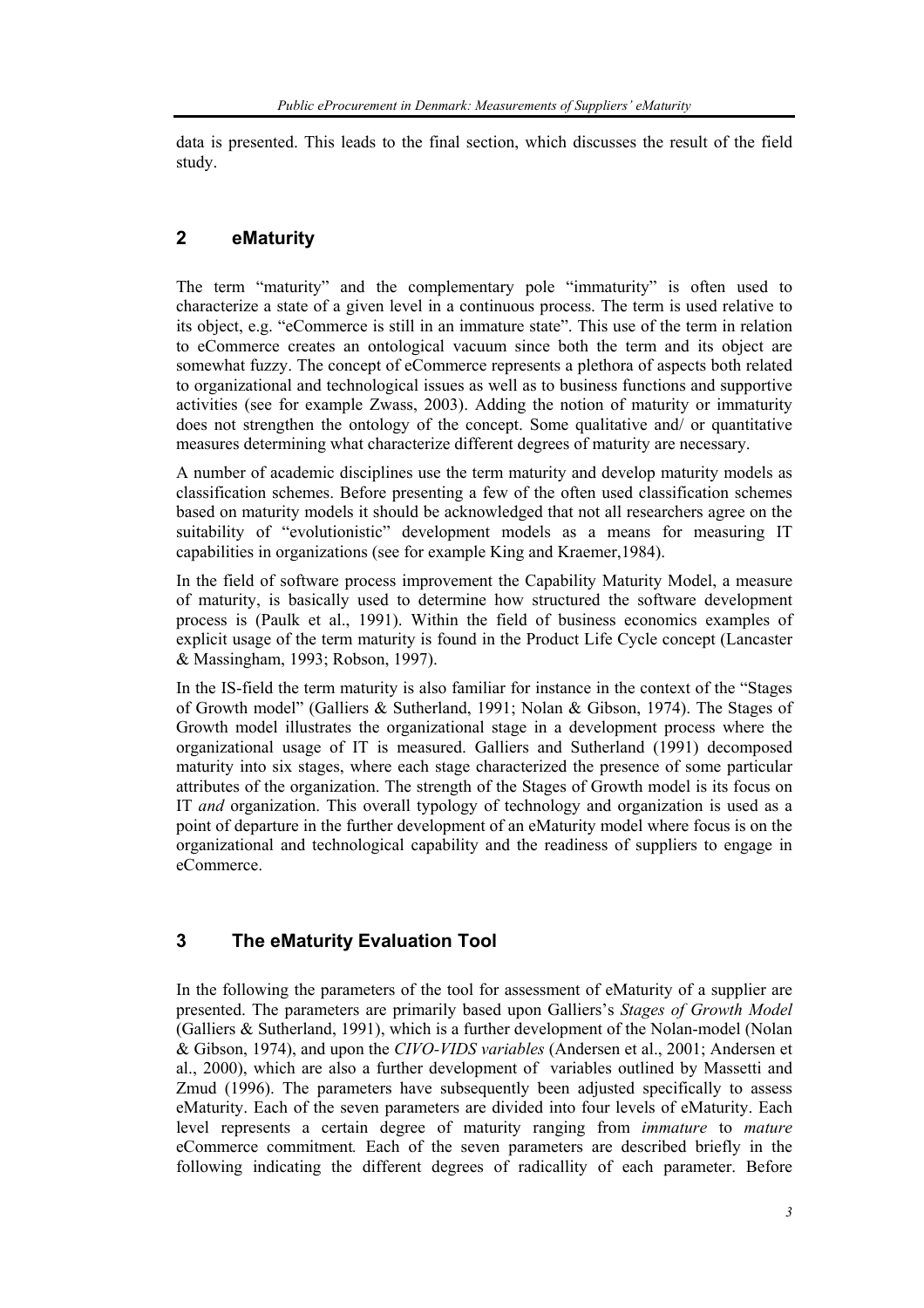providing the overview of the seven parameters a conceptualization of the four levels of maturity is presented.

# *3.1 The Four Levels*

## **Level 1**

At this level maturity refers to a situation where the supplier has not realized any need for eCommerce. No changes due to shifts in environment or technology developments have affected the behavior of the organization. However, due to pressure from business partners (Hart & Saunders 1998; Iacovou et al., 1995) some eCommerce actions may have been implemented.

## **Level 2**

At this level the organization uses one eCommerce channel, often an eShop. Limited resources are invested and only small organizational adjustments have been made. Most business routines are still carried out manually.

## **Level 3**

At this level the organization has formulated an eCommerce strategy and critical success factors have been outlined. More channels have been taken into use and the organization has changed some business routines. Investments in eCommerce are seen as opportunities for cost reduction and at the same time as a way to free resources for more service oriented tasks.

#### **Level 4**

At this level the supplier uses several eCommerce channels. Individual customer support has a high priority. Manual routines are eliminated in favor of fully automated procedures. The aim is to achieve full integration of data internally in the organization and to be able to provide integration of data to customers too. eCommerce is now seen as a tool to increase customers and employees' satisfaction.

# *3.2 The Seven Parameters*

#### Strategy

The parameter *Strategy* relates to the visions and goals of the organization. Strategy is typically outlined by top-management. It is the explicit expectations towards eCommerce. *Strategy* is thus an indication of the ambitions of a supplier with respect to eCommerce. A clear strategy is essential for achieving success in connection with all projects involving major organizational changes (Davenport & Short, 1990; Ambeck & Beyer, 1999), and especially in connection with eCommerce projects (Rajkumar, 2001; Kalakota & Robinson, 2001; Neef, 2001). Kalakota and Robinson (2001) suggested a classification of strategy based upon the attitude of management towards technological advances and new market opportunities. According to this classification, the attitude can be categorized as: *visionary*, *pragmatic*, *conservative*, and *skeptical*.

#### **eCommerce Model**

The parameter *eCommerce Model* is defined as the specific electronic relation used to connect a supplier to its customers. Based on the degree of innovativeness, and the extent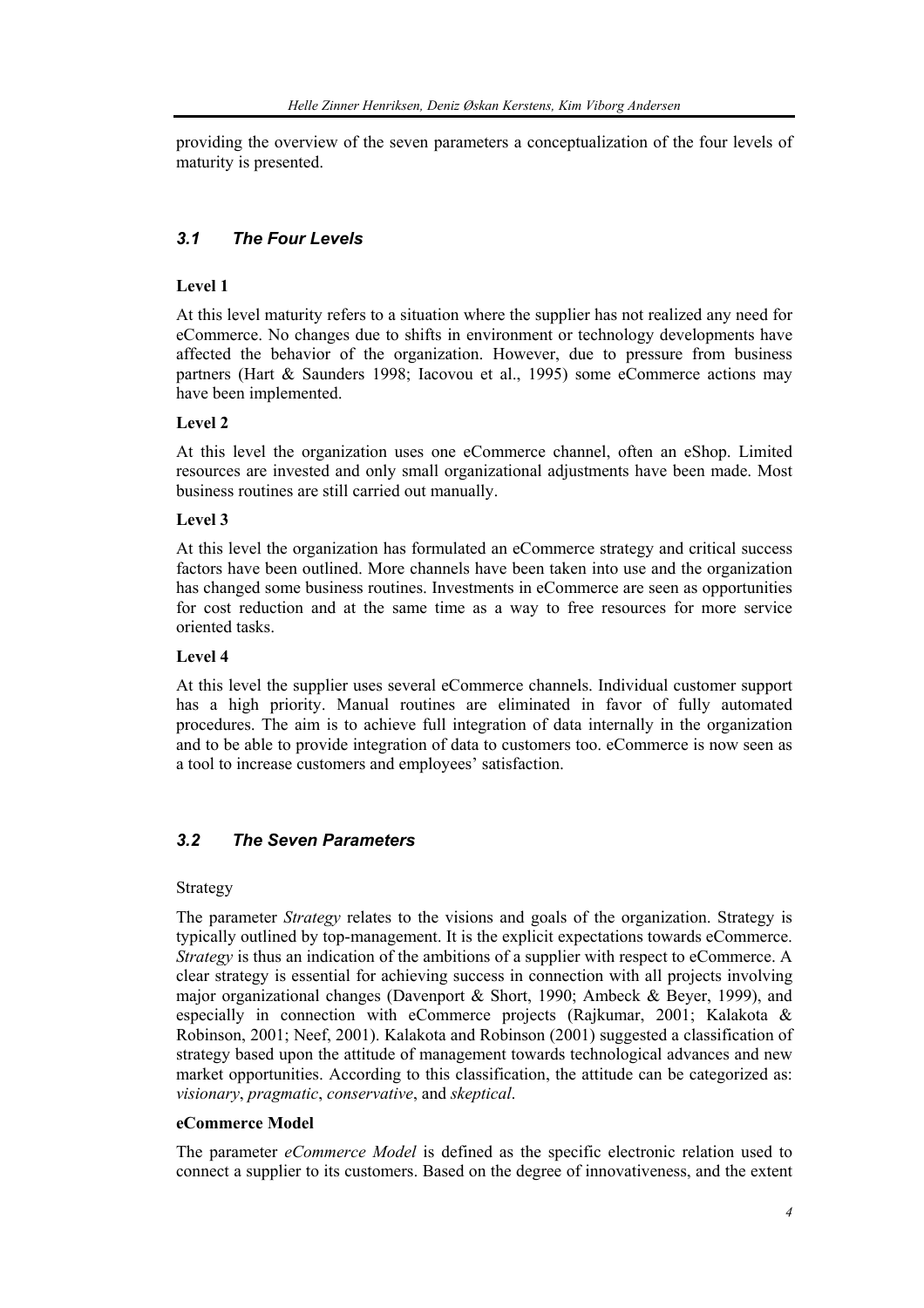to which the applied *eCommerce Model* is functionally integrated (Timmers, 2000) four types of *eCommerce Models* of relevance for suppliers of goods to municipalities can be identified: *on-line presence, eShop*, *eProcurement*, and *eMarketplaces* (Rajkumar, 2001; Neef, 2001; Eyholzer & Hunziker, 2000).

#### **Changes of Sales Processes**

This parameter includes all the different activities, routines, and procedures, which occur in connection with sales activities. *Sales Processes* can be divided into two main groups of processes: negotiating framework agreements and carrying out various sales operations (Andersen, 2004). The extent, to which the sales processes have changed in connection with the introduction of eCommerce, can be used as a general measure of the improvement of the effectiveness of the sales processes. Hence, it can also be used as a measure of the decrease in the duration as well as the costs of the cyclical sales processes. The changes of sales processes, which the supplier has undertaken to accommodate eCommerce, can be categorized as: *no change, adjusted*, *streamlined*, and *innovative (*Ambeck & Beyer, 1999).

#### **eCatalogue**

The parameter *eCatalogue* comprises a suppliers' digital product information. The development of an *eCatalogue* can be divided into four stages: *digital, content management, automatically generated,* and *customized.* The digital catalogue is a basic representation of goods distributed via digital media, often in the form of a CD. In the next stage where the supplier employs *content management* more effort is put into the user interface. This is often a major challenge for suppliers (Heywood et al,. 2002) because the product information usually is spread among several, different systems, and because the information can be difficult to understand for many customers. *Automatically generated* eCatalogues provide buyers systematic product searching facilities. Continuous and precise electronic up-datings of the eCatalogue are automated. The most developed level of the eCatalogue is the level where the catalogue is *customized* to fulfill the particular needs of the individual customer.

#### **Integration**

*Integration* refers to the extent to which back-office systems are integrated with the frontoffice systems, and the flow of information e.g. sales orders between internal organizational units of the supplier, as well as external, autonomous units is adequate and coordinated (Andersen et al, 2000). The parameter is measured on a scale with four levels, which range from *no integration* to *full integration*.

#### **Organizational Changes**

This parameter is a measure of the number of changes that occur in the organization as a consequence of eCommerce implementation. The parameter also includes possible downsizing and shifts of responsibilities between various departments due to eCommerce. When sales procedures are digitalized, new employee skills are required and job profiles may change (Laudon & Laudon, 2003). This may in turn lead to staff changes, employee replacements, need for employee training, as well as a new recruitment strategy (Christiansen et al., 1999). Likewise, the organizational culture is assessed, since e.g. down-sizing is likely to have negative effects on the organizational culture, thereby causing resistance from the employees towards the introduction of eCommerce. The scale of maturity with respect to organizational changes range from *conventional task handling* to *account management*.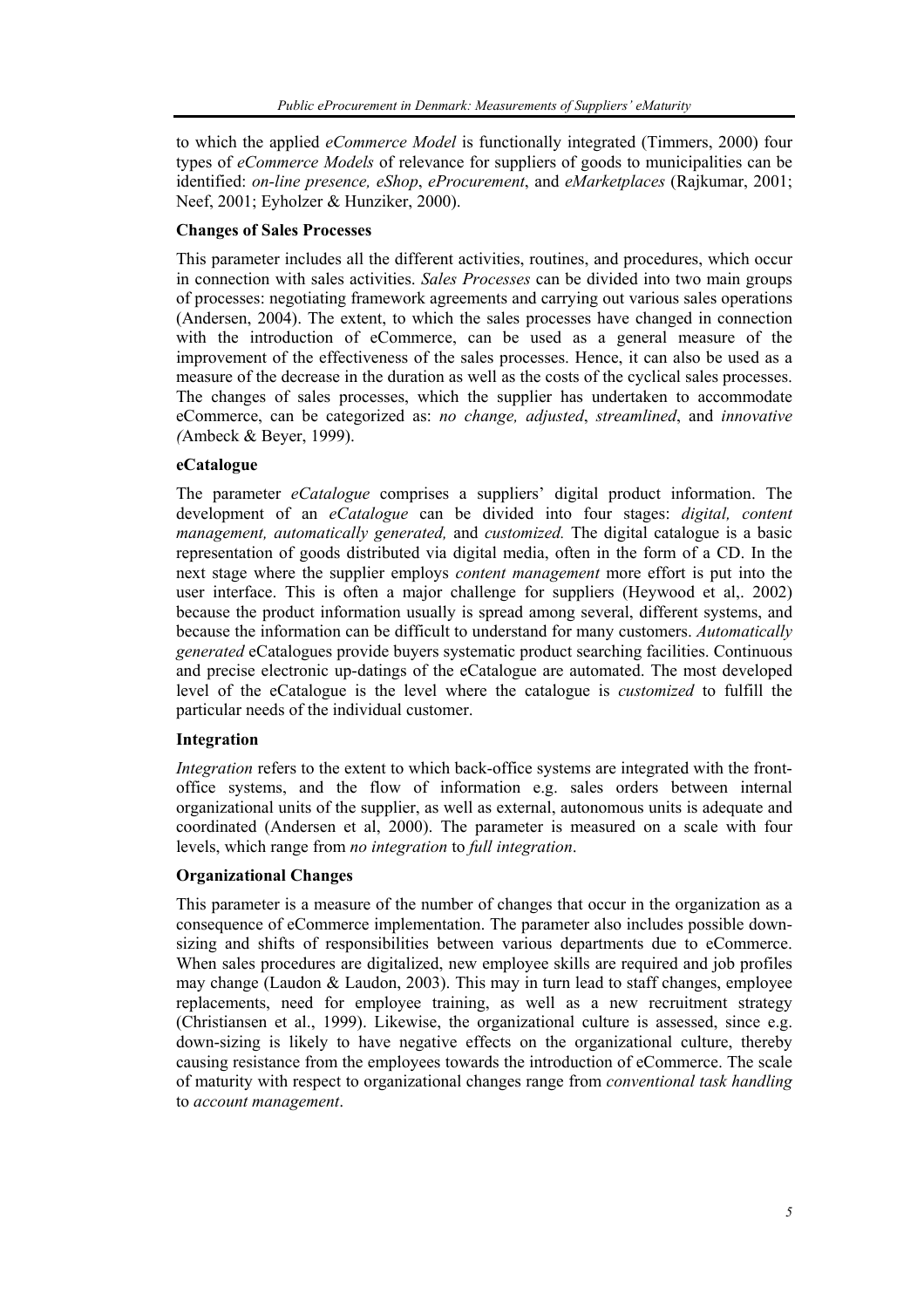| Level                  | Level 1                                                                                          | Level 2                                                                                                                                                              | Level 3                                                                                                                                                                                                                                             | Level 4                                                                                                                                                                                  |
|------------------------|--------------------------------------------------------------------------------------------------|----------------------------------------------------------------------------------------------------------------------------------------------------------------------|-----------------------------------------------------------------------------------------------------------------------------------------------------------------------------------------------------------------------------------------------------|------------------------------------------------------------------------------------------------------------------------------------------------------------------------------------------|
| Parameter<br>Strategy  | Sceptical<br>No belief in the possible<br>technological<br>opportunities created by<br>eCommerce | Conservative<br>Small investment and<br>resource allocation<br>Believe it is a way to<br>create value                                                                | Pragmatic<br>Result orientation<br>eCommerce incentives<br>must fulfill the<br>expectation                                                                                                                                                          | Visionary<br>Market leader<br>eCommerce initiatives<br>are independent of<br>other companies                                                                                             |
| eCommerce<br>model     | Conventional sales<br>channel<br>On-line presence                                                | Single channel<br>(experimental)<br>Often in the form of an<br>eShop                                                                                                 | External eCommerce<br>models as a pilot project<br>The single channel is<br>expanded<br>Distribution of<br>eCatalogues to<br>eProcurement systems<br>and/ or eMarketplaces                                                                          | Multiple digital<br>channels<br>Full use of and<br>integration of<br>eProcurement,<br>eMarketplaces, and<br>eShop                                                                        |
| Process                | No change<br>Manual processes<br>Employee intensive<br>sales process                             | Adjusted<br>New tasks are<br>incorporated in the old<br>process<br>Old process is still<br>dominant<br>Mostly manual tasks in<br>the sales process                   | <b>Streamlined</b><br>Eliminate unnecessary<br>operations<br>Processes are streamlined<br>Reduction in process<br>cyclic time                                                                                                                       | Innovative<br>Process vision<br>Re-engineering<br>Value added re-design<br>of the sales process to<br>gain more value<br>Dramatic changes<br>Incorporating new<br>business opportunities |
| eCatalogue             | Digital catalogue<br>Distributed via off-line<br>means<br>Infrequent up-datings                  | Content management<br>Make internal product<br>information external<br>available to the<br>customers<br>Manually prepared                                            | Automatically generated<br>Frequent and online<br>updatings<br>Supports different<br>standards                                                                                                                                                      | Customized<br>Contains product<br>information based on<br>customer demand<br>Is digitally handled                                                                                        |
| Integration            | No integration<br>Printing of orders and<br>messages<br>Manual handling                          | Low integration<br>Conversion of e-mail to<br>ERP-system<br>Few document types<br>Manuel typing of data<br>Few entities                                              | Medium integration<br>Replicating order<br>information as a batch<br>process between ERP and<br>the eCommerce model.<br>No external integration<br>Several document types<br>Automatic<br>Many entities                                             | <b>Full</b> integration<br>Digital transaction of<br>information to ERP-<br>systems<br>Buizz-talk (all document<br>types)<br>Real time<br>Integration to the<br>customer                 |
| Organization           | Conventional order-<br>handling<br>Do not use technological<br>opportunities                     | Parallel tasks<br>Much manual typing of<br>data<br>Employees create<br>externally<br>understandable product<br>information<br><b>Transaction</b> based<br>operations | Tasks related to product<br>information on customer<br>demand<br>Education of the sales<br>force<br>The employees learn new<br>tasks and procedures in<br>the eCommerce process<br>Reallocation of<br>employees and reduction<br>of the sales force | Account management<br>The sales force support<br>different eCommerce<br>models<br><b>CRM</b>                                                                                             |
| Management/<br>control | Individual<br>Enthusiastic employees<br>Generally no recognition<br>of needs                     | IT department<br>eCommerce is seen as<br>an IT project                                                                                                               | Marketing<br>eCommerce is seen as a<br>commercial project                                                                                                                                                                                           | Executive<br>Interorganizational<br>eCommerce<br>Coordination                                                                                                                            |

## *Table 1: Overview Of The Seven Ematurity Parameters And Their Degree Of Radicallity*

# **Management And Control**

The parameter management and control measures the degree, to which eCommerce is considered to be an integrated part of the organization by top-management, the marketing department, the IT-unit etc. The assessment of the parameter can be made by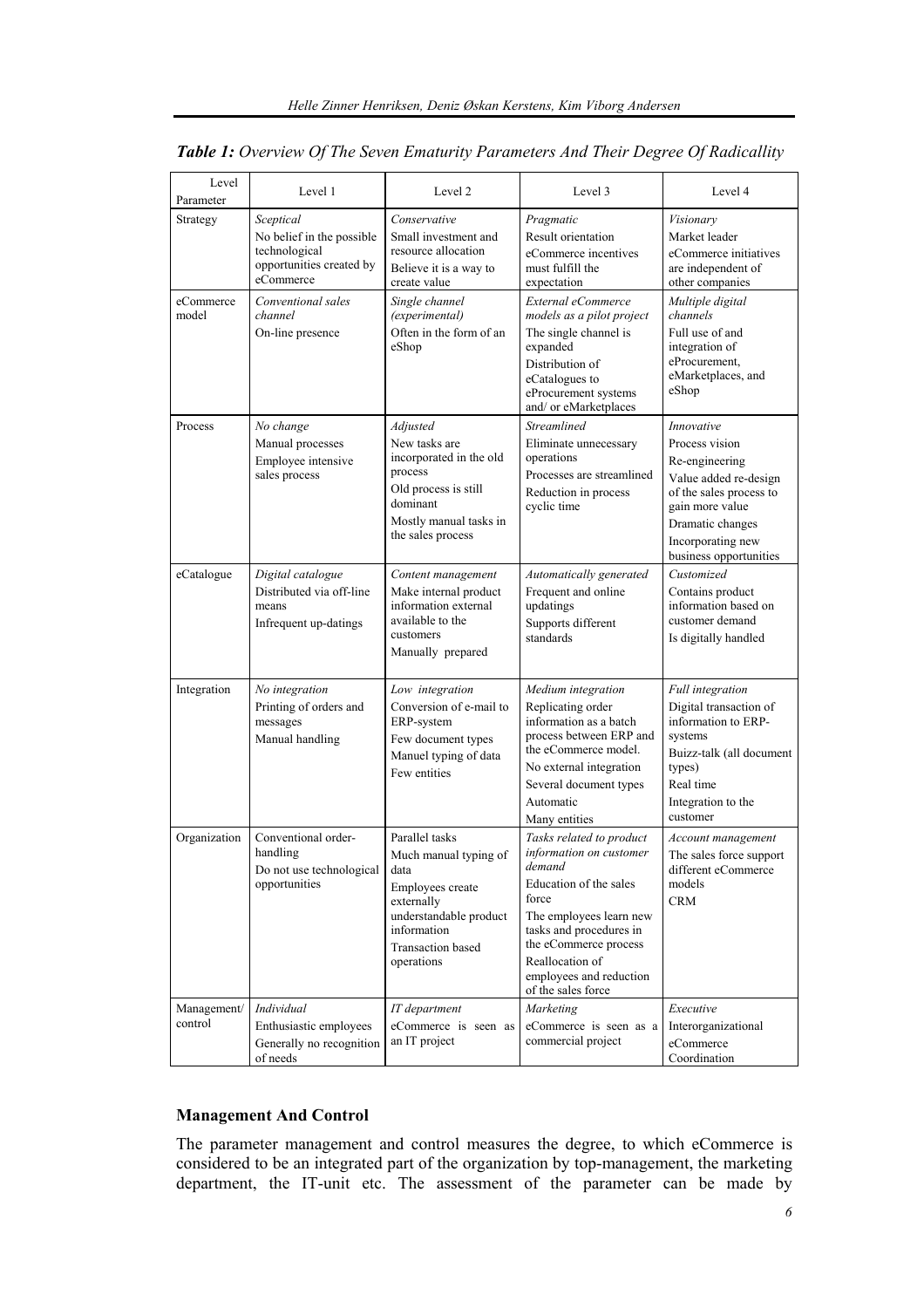investigating the allocation of resources for eCommerce projects, the priority of eCommerce projects, and whether or not the eCommerce projects have got a strategic, tactic, or only operational status within the organization. Likewise, it is of major importance to know whether the eCommerce projects have been carried out as a result of managerial dispositions, decisions taken on departmental level, or initiatives taken by a few enthusiastic employees. The scale concerning management and control comprises the following four parameters *individual, IT department, marketing,* and *executive.* 

# **4 Research Method**

To explore the perceived stages of maturity of suppliers of goods and services to municipalities in Denmark six in-depth and semi-structured interviews were carried out. Given the novelty of the subject among the informants it was found prudent to establish personal contact to the informants and to make sure that informants and the researchers had a common understanding of the parameters. It has been argued that especially new areas of IS-research requires this research strategy, because it is crucial that researcher and informant have the same understanding of the central concepts of the research instrument (Benbasat et al., 1987).

The exploratory search for an answer to the main research question pursued in this study was a dialectic relationship between the model and empirical evidence. When applying this exploratory approach it should be kept in mind that it is the interplay between the unique (the individual case) and the general (the theoretically developed model), which provides new insights, which again can lead to generalizations based on single cases (Andersen, 1992). It should be stressed that it is ambitious to provide a comprehensive empirical support of the model based on six interviews especially when taking into consideration that the eMaturity model consists of 4 times 7 cells, each representing unique attributes. However, insights from the interviews can provide pointers towards the suitability of the model.

Informants were chosen based on several different criteria. First of all the supplier should sell goods relevant for eCommerce. IS research has throughout the last decades shown that MRO-goods are particularly suitable for eCommerce (Berryman et al. 1998; Malone et al., 1987). Therefore, suppliers of MRO-goods were chosen as informants. Another criterion, which was found relevant in the selecting of informants, was whether or not the organization was engaged in some form of eCommerce. If the organization had no perception of the concept and was not interested in adopting eCommerce in the near future it was found futile to interview a representative from such an organization. Finally, it was found crucial that the supplier had established a business relationship to one or more municipalities.

# **5 Data**

In the following sections data from each of the six organizations included in the study is presented. First, a summary of each of the six semi-structured interviews is outlined. Thereafter, an explicit statement concerning the "maturity" of the organization is provided by the informants from the different organizations. The explicit maturity statements are based on the closing question of each interview. After having discussed aspects related to each of the seven parameters the informant was explicitly asked "How eMature do you consider your organization to be?"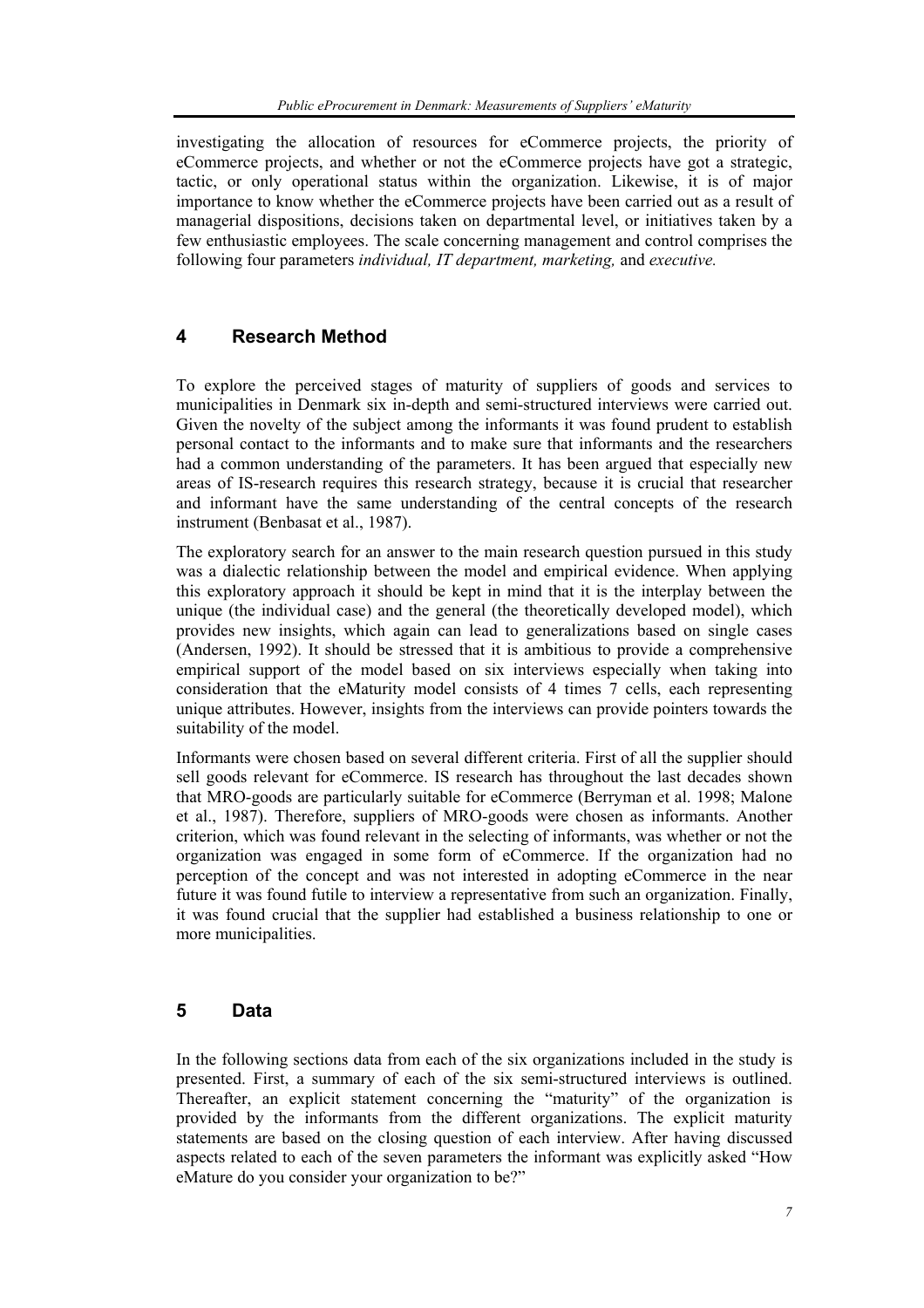#### *Organization A*

Organization A was founded in 1974. A's core business is wholesale of PCs and printers. The organization established a web-based eShop in 1995. Lately the company has expanded its eCommerce activities to include involvement in a public eProcurement portal and an eCatalogue for eProcurement-systems. The vice director is responsible for the overall eCommerce strategy as well as the implementation of eCommerce. The incentive for getting involved in eCommerce in 1995 was a desire to minimize transaction costs. As stated by the informant: "Our eShop was established due to demand from our customers. We spent a disproportionate amount of time on the phone doing things, which could be done more precise and faster by other means." A saw it as a strategic priority to be among the best from the beginning. Representatives from the organization took part in focus-groups to get access to the newest information and to be able to influence development in the area. A has recently repositioned itself and is not as aggressive and proactive in its eCommerce strategy any more. A's experience is that the customers are not as eager to adopt eCommerce as they used to be. A has automated many of its processes. New departments have been established and others have been closed down. Time has been saved on transaction costs but more resources have been allocated for updating of data. The system is designed to handle a high degree of data-integration. Lack of full integration is due to absence of global standards. Lack of standards are also seen as the major obstacle for development of an eCatalogue.

Company A's informant: "I reckon A to be very mature without being at the very top. The determining factor for this assessment is that our organization is in place. We have the foundation. What is still missing is investments in technology."

#### *Organization B*

B was founded in 1953 in Denmark. Today it is an international organization with branches in 55 countries. B is a wholesaler of nursing and hospital equipment. B is engaged in two types of eCommerce activities: eCatalogues and presence at the Public eProcurement portal (www.doip.dk). B's eCommerce strategy is to live up to the expectations of their customers: "If our customers want eCommerce, then our opinion doesn't matter. We want to be where our customers are." B is not interested in investing unnecessary resources and prefers to wait until there is a request for further eCommerce developments. B faces similar to A problems due to the lack of global standards, and B sees this as the major obstacle for improvement of eCatalogues. Today B updates its eCatalogues manually, tailoring it individually to each customer. Orders are handled manually unless they are received via EDI. The eCommerce initiatives have not resulted in changes in organizational processes. The only change now is that many orders are received via e-mail but they are printed on paper and handled in the traditional manner. B has not spent any effort on integration of data, mainly because its requires too many adjustments to the existing systems. B's eCommerce activities have not led to lay-offs of employees, but changes in work has taken place, especially for the sales-personnel. This has not led to major resistance to change something which the informant explains is a result of the organizational culture. The reason that B perceives itself to be rather immature with respect to eCommerce is that their customers, the municipalities, have not yet adopted eCommerce.

Company B's informant: "We are not highly mature, but moderately mature. The reason being internal barriers, which have to be overcome before we become highly mature and reach complete integration."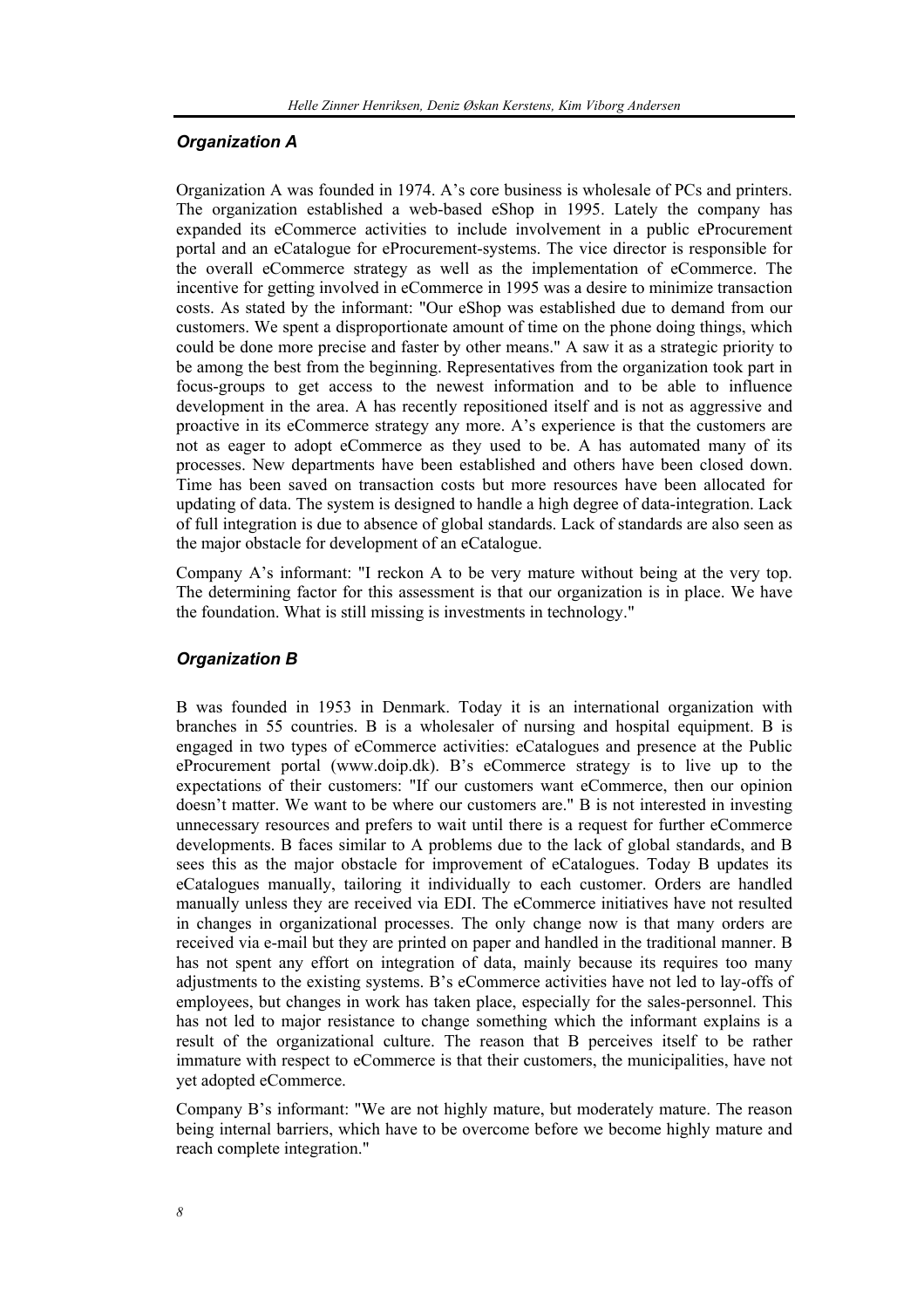# *Organization C*

C was established in 1975. C is a wholesaler in a commercial niche of nursery aids and chiropody products. C established an eShop in 1999. The first eShop was a basic solution where an Access database was made available on their web-site. This fulfilled the particular request from customers who wanted to get an overview of product selection, technical data, and images of products. Today, C also has an eCatalogue. C has chosen a proactive eCommerce strategy: "We have been up front in the business sector. We do not wait and see what others do. We have been very active in the development of our eShop." Most of the sales processes are digitalized, whereas purchasing processes are still done through conventional methods. C has partly integration of processes. However, similar to the other organizations C has experienced that the lack of global standards is a barrier for full integration. The eCommerce initiative at C was initiated by the board. Due to close collaboration between the finance-, IT-, and sales- departments eCommerce has achieved and maintained the high priority originally planned for eCommerce by the board.

Company C's informant: "We are among the best! The reason is that we are very fond of new systems."

# *Organization D*

D was established in 1921 as a cooperative where members should be able to get quality supplies at reasonable prices. D is a wholesaler of fish, meat, fruit and vegetables. D runs an eShop, which generates about 30% of its annual turnover. D also has an eCatalogue. Financial issues were the main reason for D to get involved in eCommerce. Apart from direct savings D has experienced improved quality of service through its eShop activities. D's vision is to adjust to demands of customers but no explicit strategy has been outlined. Almost all steps in the sales process is digitalized in D, but there is not full integration between the eShop and the ERP-system. D has not experienced reduction in staff, but changes have taken place especially for the sales personnel. Traditional sales work is replaced by account management and strategic sales. Another skill which has been required is IT-competencies. The sales personnel has to guide and sometimes even support customers in their use of the eShop. Due to awareness of the competitive need for changes there has been no or little resistance to change in the organization. Especially top-management has been positive towards the developments.

Company D's informant: "I reckon that we are very mature. There are things we can do better. The reason for the evaluation of high maturity is a result of the positive feed-back from our customers, and the monthly turnover in our eShop."

#### *Organization E*

E was established in 1845 as a stationery business. Today it is a part of an international business group with branches in Europe, Asia and US. E is a wholesaler of office supplies, office furniture, and office machinery. The incentives for E to use eCommerce was a desire to create more profit and at the same time to satisfy its customers. E had no eCommerce strategy. Instead the evolution has been driven by requests from customers. E launched its eShop in 2000. Activities from the eShop have been integrated to E's ERP system. E uses eCatalogues both in their eShop and in the public eMarketplaces. All catalogues are updated semi-automatically. The informant claims that disproportionate amounts of resources are required to update the catalogues. The eCommerce initiatives have not had any impact on processes in the organization. "We are not going to change the organization just because we do eCommerce. Of course we utilize the advantages of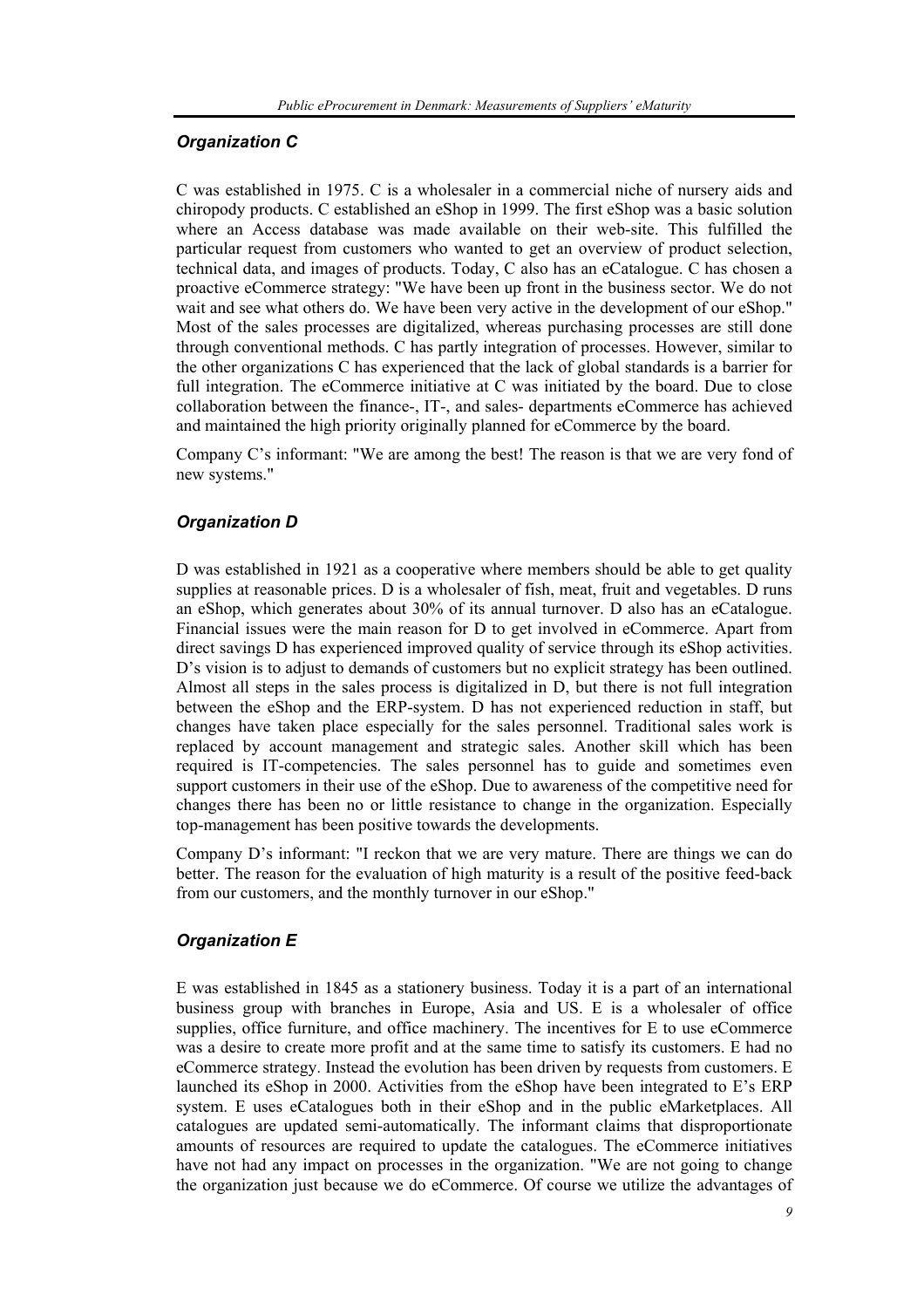eCommerce. But, I do not believe that we get anything out of changing everything just because things are done electronically now. It is business that drives it, not the technology."

Company E's informant: "I think we are very eCommerce mature. Our strength is that we have the technical know-how within the organization. We have a division of responsibilities - this a commercial issue not an IT project."

## *Organization F*

F was established in 1922. In 1998 it was taken over by an international industry group. F sells photocopiers, printer toner, paper, and office supplies. F has compiled an eCatalogue and is present at the public eMarketplaces in Denmark. The reason for F's presence at the eMarketplaces is pressure from customers. The issue of integration is left to the corporate level. F wants full integration but is not interested in investing the necessary resources. F has no explicit eCommerce strategy. "We do not have an eCommerce vision. Our vision is to be the preferred business partner." The corporate strategy is that eCommerce should not be viewed as being different from other business activities. However, eCommerce has received attention from top-management, which has allocated resources to establish a project-group of representatives from the IT-, marketing-, and sales-departments. Major emphasis is on the commercial aspects of eCommerce. Not the technical aspects. A look at F's business processes before and after the introduction of eCommerce reveals that no major changes have taken place. "We adjust our processes continuously, but not with a particular focus on eCommerce or efficiency gains due to eCommerce."

Company F's informant: "Maturity can be twofold. If maturity is to be able to do eCommerce, then our maturity is medium. [If] Maturity [is seen as a means] to exploit resources then we are not that far."

# **6 Analysis And Conclusion**

The objective of the qualitative, empirical assessment of the eMaturity model was to provide an empirical evaluation of the usefulness of the outlined eMaturity model. Since the issues discussed during the interviews closely reflected the seven parameters one way to assess the empirical evaluation is address the ways the informants reacted to issues discussed during the interviews. Apart from a few situations the informants were never at a loss for answers. This could indicate, that the issues discussed were not considered to be completely foreign to the informants' view of eCommerce. However, this type of interpretation should be done with caution. Biases from interaction with informants could arise for example because the informant gives the answer that she expcets the interviewer wants, that the informant wants to impress the interviewer, and that the informant prefers to answer positively rather than negatively (Andersen, 1992). Given that eMaturity is a sensitive area to discuss with organizations that have ambitions in the area of eCommerce, there are good reasons to belive that the informants have been influenced by those biases.

Another way to assess the empirical evaluation is to look at the eMaturity statements of the informants and compare them to the researchers interpretation of the eMaturity level of the organization.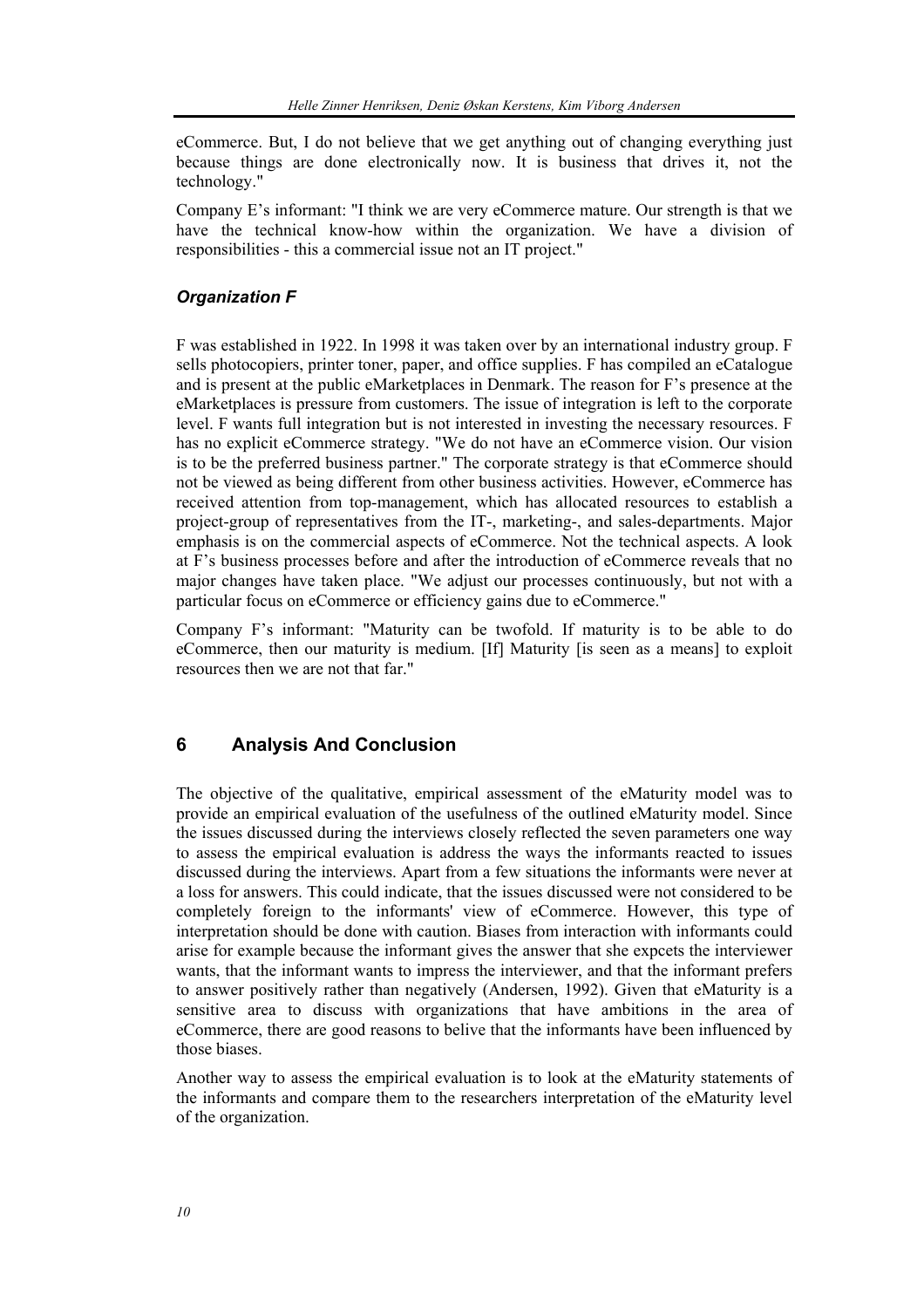| Level           | Level 1 | Level 2 | Level 3    | Level 4    |
|-----------------|---------|---------|------------|------------|
| Parameter       |         |         |            |            |
| Strategy        |         | D       | B          | A, C       |
| eCommerce model |         | D       | B, C, F    | A, E       |
| Process         | B, E, F | D       | A, C       |            |
| eCatalogue      |         | B, D, F | A, C       | E          |
| Integration     |         | B, F    | A, C, D, E |            |
| Organization    |         | F       | D          | A, B, C, E |
| Management      |         |         | C, D, E, F | A, B       |

*Table 2: Overview Of Interpreted Ematurity Levels Of Organizations A, B, C, D, E, And F* 



*Figure 1: Perceived eMaturity Levels Of Organization A, B, C, D, E, And F* 

The eMaturity statements from the six informants suggest that they perceive their organizations to possess medium to high and in some cases even a very high level of eMaturity. The determining factors for the optimistic assessment are generally a focus on organizational parameters. The statements were based on how the informants perceived the organizations' handling of the implementation of eCommerce from a managerial and organizational perspective. Some informants also stressed that eCommerce was not a technical project. It is interesting to note that when informants assess their maturity level to be low this in most cases is due to technical obstacles. Lack of standards are often mentioned as the inhibitor for further maturity. Common for all the informants was their focus on their customers. A general attitude was: "If customers want eCommerce, then we'll provide it!" The interpreted eMaturity level for each organization based on the seven suggested parameters provides a picture, which more or less correlates the explicit maturity statements (cf. Table 2 and Figure 1). This could indicate that the eMaturity model is a practical tool for organizations to access their position in the eCommerce landscape. This in our opinion is the most important finding from the present study. From a more normative point of view businesses might therefore be able to apply the model to position themselves and further to use the parameters as inspiration to improve their eMaturity.

As stated in the introduction our focus was on eProcurement suppliers for public sector institutions. One issue, which is compelling to discuss in this context is whether or not eMaturity is of higher importance in business-to-administration relations compared to business-to-business relations. The public sectors' eProcurement has some characteristics, which in our view require a high eMaturity level from the suppliers. One issue, which should be kept in mind is that public sector institutions purchase goods in order to provide a variety of services to citizens, who often are very dependent on the services provided. In addition many "production units" are very dependent of MROs, which often represent a marginal value compared to the cost of running the service. An illustrative example of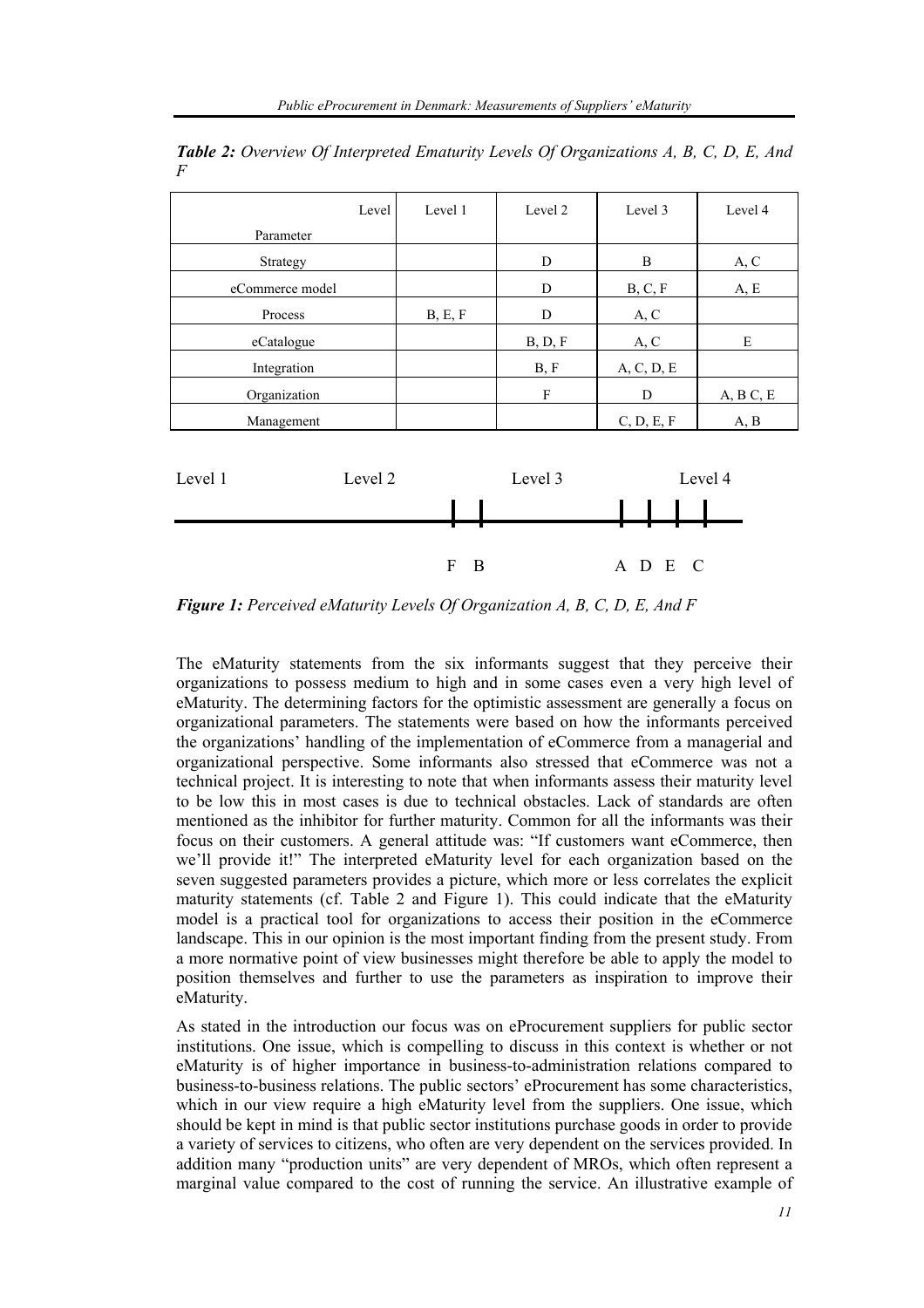this situation is in hospital service. The cost of rubber gloves is marginal compared to the cost of running the hospital, not mentioning the personal costs of cancellations due to a situation where the hospital runs out of stock of rubber gloves. Apart from that public institutions have close budgetary control and political attention on continuous efforts to reduce costs (Henriksen et al., 2004). This requires advanced IT systems, which are expected to improve efficiency.

Due to the need for controlling procedures purchasing is ideally suited for electronic procedures (Liao et al., 2003). This requires transparency in all business processes ideally through full integration of data. Public sector institutions buy commodities, which are mostly purchased repeatedly (e.g. office supplies, provisions, and nursery supplies). Ideally eProcurement is supported by CRM-systems. CRM-systems can furthermore support punctual delivery, which often is crucial due to the type of services public sector agencies perform (e.g. eldercare, where nursery supplies have to be in place). These conditions speak in favor of highly structured processes within the suppliers' organization. The suggested parameters indicate that an organization operating at eMaturity level 4, where integration, customization, and real-time updating of product information is a must, has to be highly structured.

Level 4 parameters are closely related to the technological attributes of eMaturity. However, given that organizational support and consensus are needed powerful ITsystems alone will not be enough. It should therefore be stressed that the eMaturity model should be seen as a holistic framework, where organizational issues cannot be separated from technological issues.

#### **References**

- Ambeck, K. D. & Beyer, P. (1999). *Veje til Fornyelsen Business Process Reengineering*. Samfundslitteratur, Copenhagen.
- Andersen, I. 1992, *On the Art of Doing Field Studies* Handelshøjskolens Forlag, Copenhagen.
- Andersen, K. V. (2004). *E-Government and Public Sector Process Rebuilding (PPR): Dilettantes, Wheelbarrows, and Diamonds.* Klüwer Academic Press, London.
- Andersen, K. V., Juul, N. C., Henriksen, H. Z., Bjorn-Andersen, N., & Bunker, D. (2000). *Business-to-Business E-commerce, Enterprises Facing a Turbulent World*, First edition edn, DJØF Publishers, Copenhagen.
- Andersen, K. V. & Juul, N C. (2002). E-handel i kommunerne. In Kim Viborg Andersen (ed.), *Internethåndbogen*, Børsens håndbogsserie, kapitel 4.8, p. 1-10. Børsens Forlag, Copenhagen, May 2002 (In Danish).
- Andersen, K. V., Juul, N. C. & Larsen, M. H. (2001). Counting Digital Procurement Impacts on Governmental Operations Using the CIVO-VIDS- Methodology. *European Conference on e-Government* (ECEG 2001). September 27-28, Trinity College Dublin, Ireland, pp. 5-14.
- Bakos, J. Y. (1991). A Strategic Analysis of Electronic Marketplaces, *MIS Quarterly*. Vol. 15 (3), pp. 295-310.
- Benbasat, I., Goldstein, D. K., & Mead, M. (1987). The Case Research Strategy in Studies of Information Systems, *MIS Quarterly*. Vol. 11(3), pp. 369-386.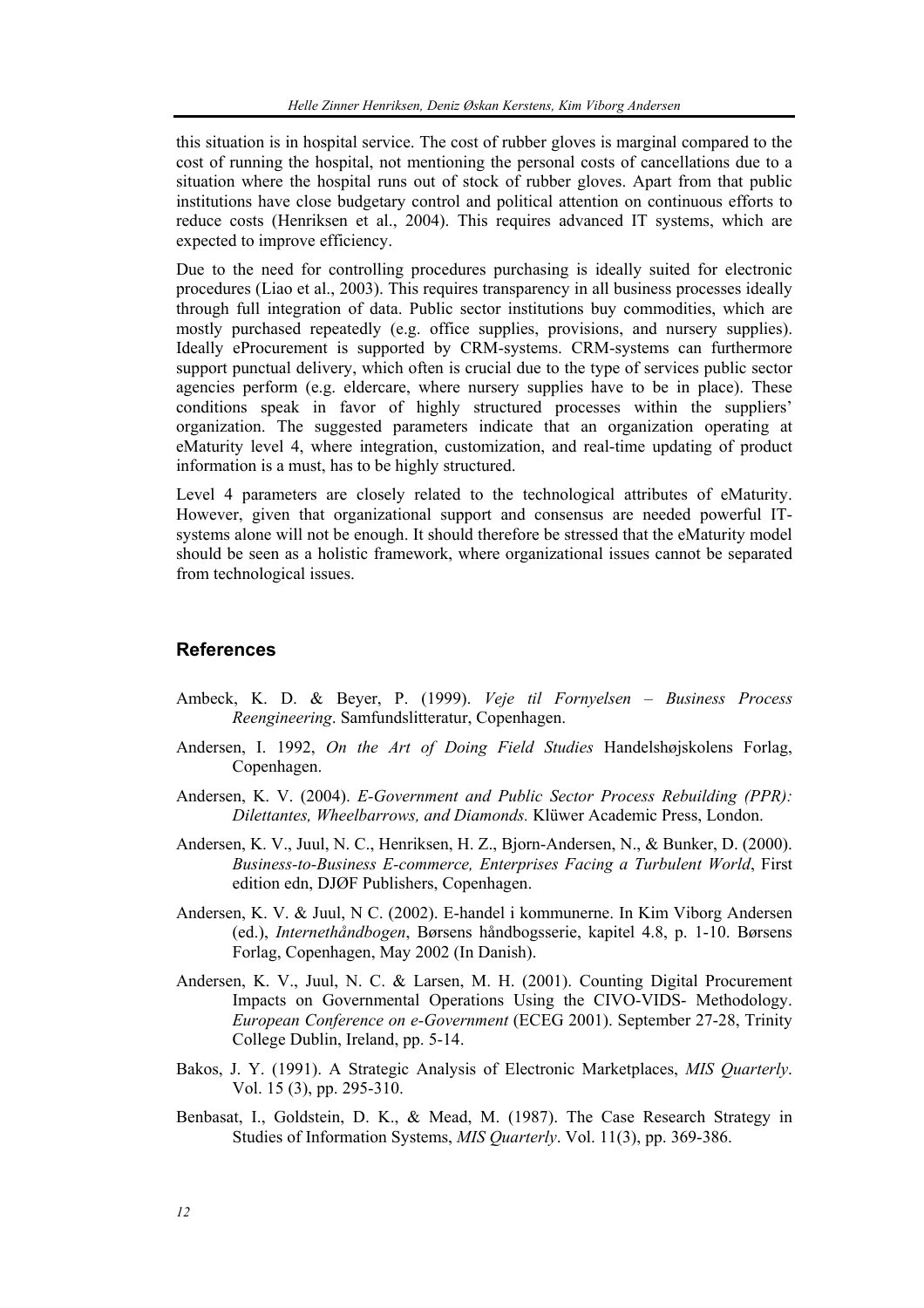- Berryman, K., Harrington, L., Layton-Rodin, D., & Rerolle, V. (1998). Electronic Commerce: Three Emerging Strategies, *The McKinsey Quarterly*. Vol. 36(1), pp. 152-159.
- Coulthard, D. & Castleman, T. (2001). Electronic Procurement in Government: More Complicated than Just Good Business, In *Proceedings of the 9th European Conference on Information Systems*, Bled, Slovenia. pp. 999-1009.
- Davenport, T. H. & Short, J. E. (1990). The new industrial engineering: Information technology and Business Process redesign. *Sloan Management Review*. Vol. 31(4), pp. 11-27.
- European Commission (2000) Directive of the European Parliament and of the Council. On the coordination of procedures for the award of public supply contracts, public service contracts and public works contracts," in *(COM(2000) 275)*.
- Eyholzer, K. & Hunziker, D. (2000) The use of the Internet in procurement: An Empirical Analysis. In *Proceedings of the 8th European Conference on information systems*, July 3-5, Vienna p. 335-342.
- Galliers, R. D. & Sutherland, A.R, (1991) Information Systems Management and Strategy Formulation: The "Stages of Growth" Model Revisited. *Journal of Information Systems*, vol. 1(2), pp. 89-114.
- Hart, P. & Saunders, C. (1998). Emerging Electronic Partnerships: Antecedents and Dimensions of EDI Use from the Supplier's Perspective, *Journal of Management Information Systems*, vol. 14, no. 4, pp. 87-111.
- Henriksen, H. Z., Mahnke, V., & Meiland, J. 2004, "Public eProcurement adoption: Economic and political rationality", *Proceedings of Hawaii International Conference on System Sciences (HICSS37)*.
- Heywood, J. B., Barton, M. & Heywood, C. (2002). *E- Procurement Managing successful e-procurement implementation*. Pearson Professional Education, Harlow
- Iacovou, C. L., Benbasat, I., & Dexter, A. S. 1995, "Electronic Data Interchange and Small Organizations: Adoption and Impact of Technology", *MIS Quarterly*, Vol. 19(4), pp. 465-485.
- Kalakota, R. & Robinson, M. (2001) *E-Business 2.0: Roadmap for success.* Addison Wesley, Boston.
- King, J. L. & Kraemer, K. L. (1984). Evolution and Organizational Information Systems: An Assessment of Nolan's Stage Model, *Communications of the ACM,* vol. 27(5), pp. 466-475.
- Lancaster, G. & Massingham, L. (1993) *Marketing Management*. McGraw-Hill Publishing Company, New York
- Larsen, M. H., Henriksen, H. Z., & Bjorn-Andersen, N. (2002). A Managerial Perspective on Implementation of e-Business Models. In *Proceedings of the 2nd Wuhan International Conference on E-Business (WHICEB 2002),* pp. 363-377.
- Laudon, K. C. & Laudon, J. P. (2002) *Management Information Systems*. Pearson Higher Education, New Jersey.
- Liao, S. H., Cheng, C. H., Liao, W. B., & Chen, I. L. (2003). A Web-based Architecture for Implementing Electronic Procurement in Military Organisations, *Technovation*, vol. 23(6), pp. 521-532.